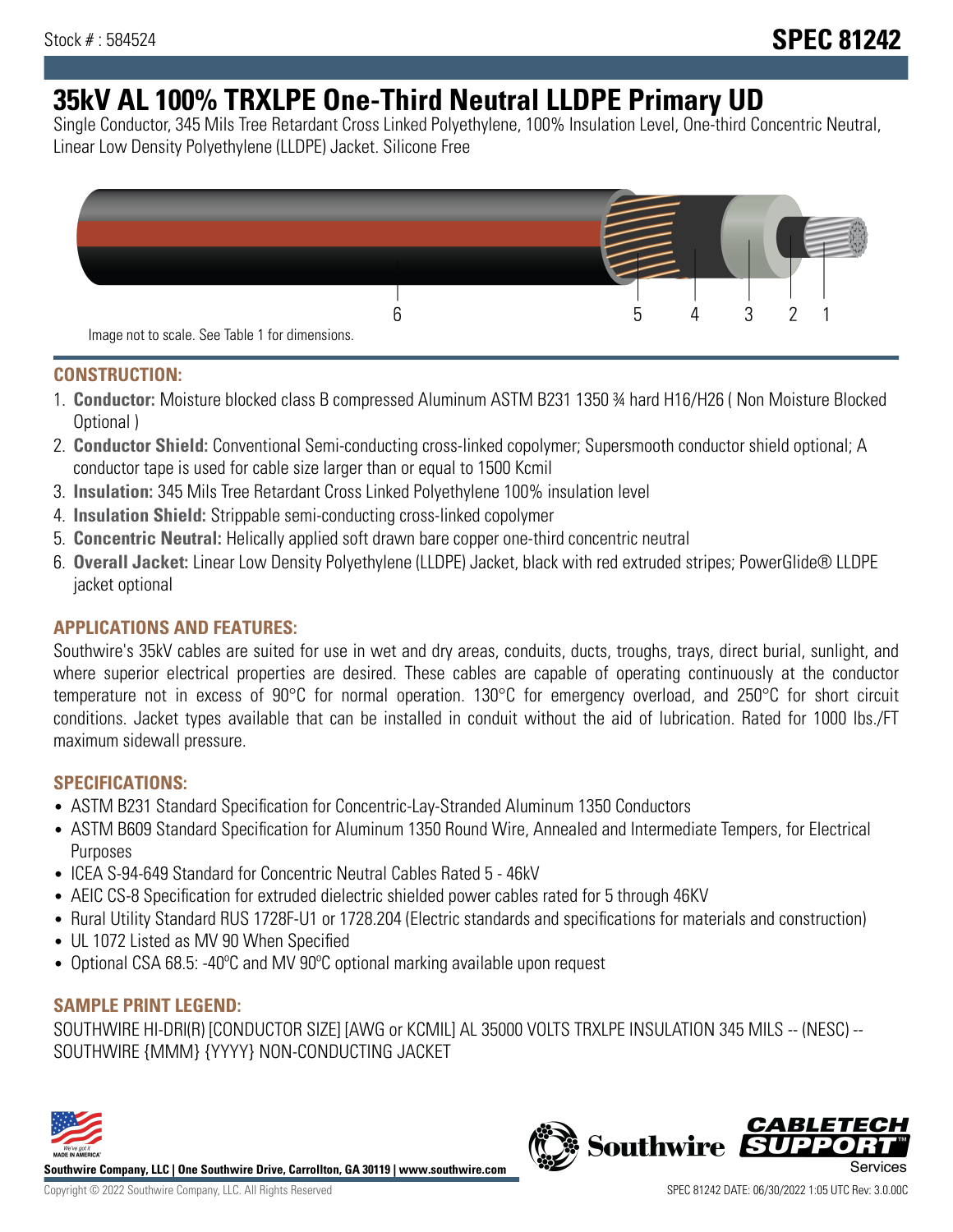## Stock # : 584524 **SPEC 81242**

#### **Table 1 – Weights and Measurements**

| <b>Stock</b><br>Number | Cond.<br>Size | <b>Diameter</b><br>Over<br>Conductor | Diameter<br>Over<br>Insulation | Insul.<br><b>Thickness</b> | <b>Diameter</b><br>Over<br>Insulation<br>Shield | Concentric<br><b>Neutral</b> | <b>Neutral DC</b><br>Resistance<br>$25^{\circ}$ C | Jacket<br><b>Thickness</b> | Approx.<br>0D | Approx.<br>Weight | Min<br>Bending<br>Radius | Max Pull<br>Tension* |
|------------------------|---------------|--------------------------------------|--------------------------------|----------------------------|-------------------------------------------------|------------------------------|---------------------------------------------------|----------------------------|---------------|-------------------|--------------------------|----------------------|
|                        | AWG/<br>Kcmil | inch                                 | inch                           | mil                        | inch                                            | $No. x$ AWG                  | $\Omega$ /1000ft                                  | mil                        | inch          | lb<br>/1000ft     | <b>Inch</b>              | Ib                   |
| 584524^^               | 350<br>(37)   | 0.661                                | .397                           | 345                        | .497                                            | 18x14                        | 0.146                                             | 80                         | .783          | 1452              | 14.2                     | 2100                 |

All dimensions are nominal and subject to normal manufacturing tolerances

◊ Cable marked with this symbol is a standard stock item

\* Pulling tension based on pulling eye directly connected to conductor

! UL listed MV-90 Rated

^ HiDri Plus® - Water Blocking Powder

^^ HiDri Plus® - Water Blocking Powder. All Black Jacket

† 2/3 Concentric Neutral

§ HiDri Plus® - Water Blocking Powder. CSA Listed

#### **Table 2 – Electrical and Engineering Data**

| Cond.<br>Size | 'DC<br>Resistance<br>@25°C | АC<br>Resistance<br>$\varpi$ 90°C | Capacitive<br>Reactance @<br>60Hz | Inductive<br>Reactance<br>@ 60Hz | <b>Charging</b><br>Current | <b>Dielectric</b><br>Loss | Zero<br>Sequence<br>Impedance* | Positive<br>Sequence<br>Impedance <sup>+</sup> | Short<br>Circuit<br>Current <sup>@</sup><br>30 Cycle | Allowable<br>Ampacity in<br>Duct 90°C† | Allowable<br>Ampacity<br>Directly<br>Buried 90°C‡ |
|---------------|----------------------------|-----------------------------------|-----------------------------------|----------------------------------|----------------------------|---------------------------|--------------------------------|------------------------------------------------|------------------------------------------------------|----------------------------------------|---------------------------------------------------|
| AWG/<br>Kcmil | $\Omega/1000$ ft           | $\Omega/1000$ ft                  | $M\Omega^*1000$ ft                | $\Omega/1000$ ft                 |                            | A/1000ft W/1000ft         | $\Omega/1000$ ft               | $\Omega$ /1000ft                               | Amp                                                  | Amp                                    | Amp                                               |
| 350<br>(37)   | 0.0505                     | 0.064                             | 0.046                             | 0.043                            | 0.436                      | 2.643                     |                                | $0.207 + 0.062$ 0.066+ $0.043$                 | 6755.3                                               | 315                                    | 370                                               |

\* Calculations are based on three cables triplexed / concentric shield / Conductor temperature of 90°C / Shield temperature of 45°C / Earth resistivity of 100 ohmsmeter

† Ampacities are based on Figure 7 of ICEA P-117-734 (Single circuit trefoil, 100% load factor, 90°C conductor temperature, earth RHO 90, 36" burial depth)

‡ Ampacities are based on Figure 1 of ICEA P-117-734 (Single circuit trefoil, 100% load factor, 90°C conductor temperature, earth RHO 90, 36" burial depth)

#### **Table 3 – Weights and Measurements (Metric)**

| <b>Stock</b><br>Number | Cond.<br>Size | <b>Diameter</b><br>Over<br>Conductor | Diameter<br>Over<br>Insulation | Insul.<br><b>Thickness</b> | Diameter<br>Over<br>Insulation<br><b>Shield</b> | Concentric<br><b>Neutral</b> | Neutral DC<br>Resistance<br>$25^{\circ}$ C | Jacket<br><b>Thickness</b> | Approx.<br>0 <sub>D</sub> | Approx.<br>Weight | Min<br>Bending<br>Radius | Max Pull<br>Tension* |
|------------------------|---------------|--------------------------------------|--------------------------------|----------------------------|-------------------------------------------------|------------------------------|--------------------------------------------|----------------------------|---------------------------|-------------------|--------------------------|----------------------|
|                        | AWG/<br>Kcmil | mm                                   | mm                             | mm                         | mm                                              | No. x AWG                    | $\Omega$ /km                               | mm                         | mm                        | ka/km             | mm                       | newton               |
| 584524^^               | 350<br>(37)   | 16.79                                | 35.48                          | 8.76                       | 38.02                                           | 18x14                        | 0.48                                       | 2.03                       | 45.29                     | 2161              | 360.68                   | 9345                 |

All dimensions are nominal and subject to normal manufacturing tolerances

◊ Cable marked with this symbol is a standard stock item

\* Pulling tension based on pulling eye directly connected to conductor

! UL listed MV-90 Rated

^ HiDri Plus® - Water Blocking Powder

^^ HiDri Plus® - Water Blocking Powder. All Black Jacket

† 2/3 Concentric Neutral

§ HiDri Plus® - Water Blocking Powder. CSA Listed

## **Table 4 – Electrical and Engineering Data (Metric)**

| 350<br>(27)<br>$131+$ | 0.1657 | 0.21 | 0.0140 | 0.1411 | .430 | 8.6713 | $ 0.207 + i0.062 $ | $ 0.066 + i0.043 $ | 6755.3 | 315 | 370 |
|-----------------------|--------|------|--------|--------|------|--------|--------------------|--------------------|--------|-----|-----|
|-----------------------|--------|------|--------|--------|------|--------|--------------------|--------------------|--------|-----|-----|

\* Calculations are based on three cables triplexed / concentric shield / Conductor temperature of 90°C / Shield temperature of 45°C / Earth resistivity of 100 ohmsmeter



**Southwire Company, LLC | One Southwire Drive, Carrollton, GA 30119 | www.southwire.com**